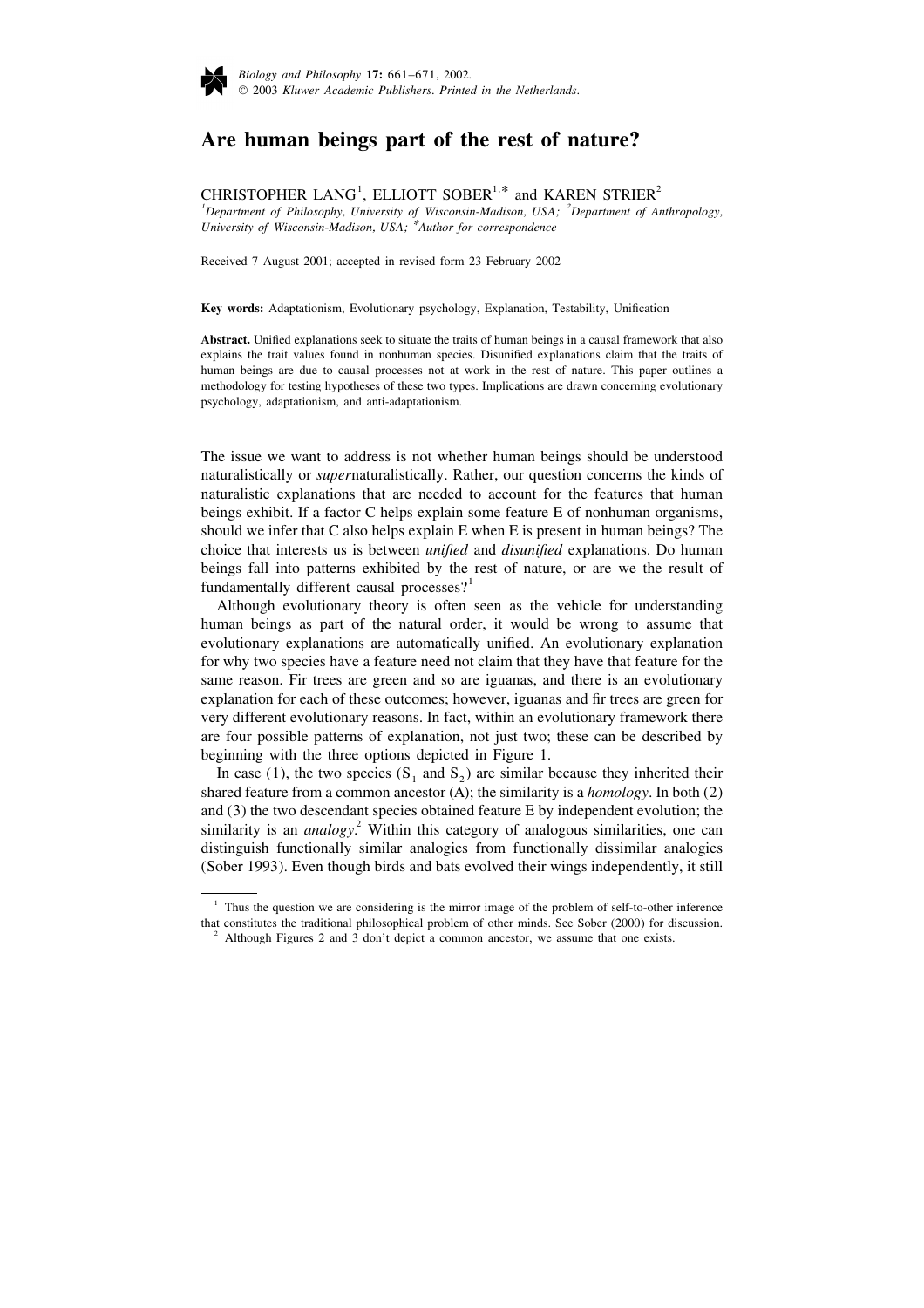

may be true that the trait evolved for the same reason (P) in the two lineages – in both instances, wings evolved because they facilitated flight (case 2). The green coloration of fir trees and iguanas is different. Not only is the similarity not homologous; in addition, the reason the color evolved in the lineage leading to fir trees differs from the reason it evolved in the line leading to iguanas (P); this is case  $3<sup>3</sup>$ .

In Figure 1, inheritance from a common ancestor (case 1) is represented as a possibility on a par with the two types of analogy depicted in cases 2 and 3, but in fact the category of homology needs to be subdivided. If two descendant species have trait E because their most recent common ancestor had E, it is a further question as to why the trait was maintained in the two lineages. It is possible that the trait was retained in the two lineages for the same reason (P), or for different reasons (P↑). Thus, case 1 in Figure 1 needs to be separated into the two scenarios depicted in Figure 2.

Inheritance from a common ancestor is often thought of as a unitary and nonselective explanation of a trait's presence; however, the fact of the matter is that a descendant can exhibit the trait possessed by its ancestor for selective as well as for nonselective reasons (Orzack and Sober 2001). Stabilizing selection can cause stasis. But what does it mean for a descendant to have a trait, not because of stabilizing selection, but simply because its ancestor had the trait? We take this to mean that the trait was retained because there wasn't sufficient time for the



It is worth noting that pattern (3) subdivides into two possibilities; there may be a partial overlap between the reasons the trait evolved in the two lineages, or the reasons may be entirely disjoint.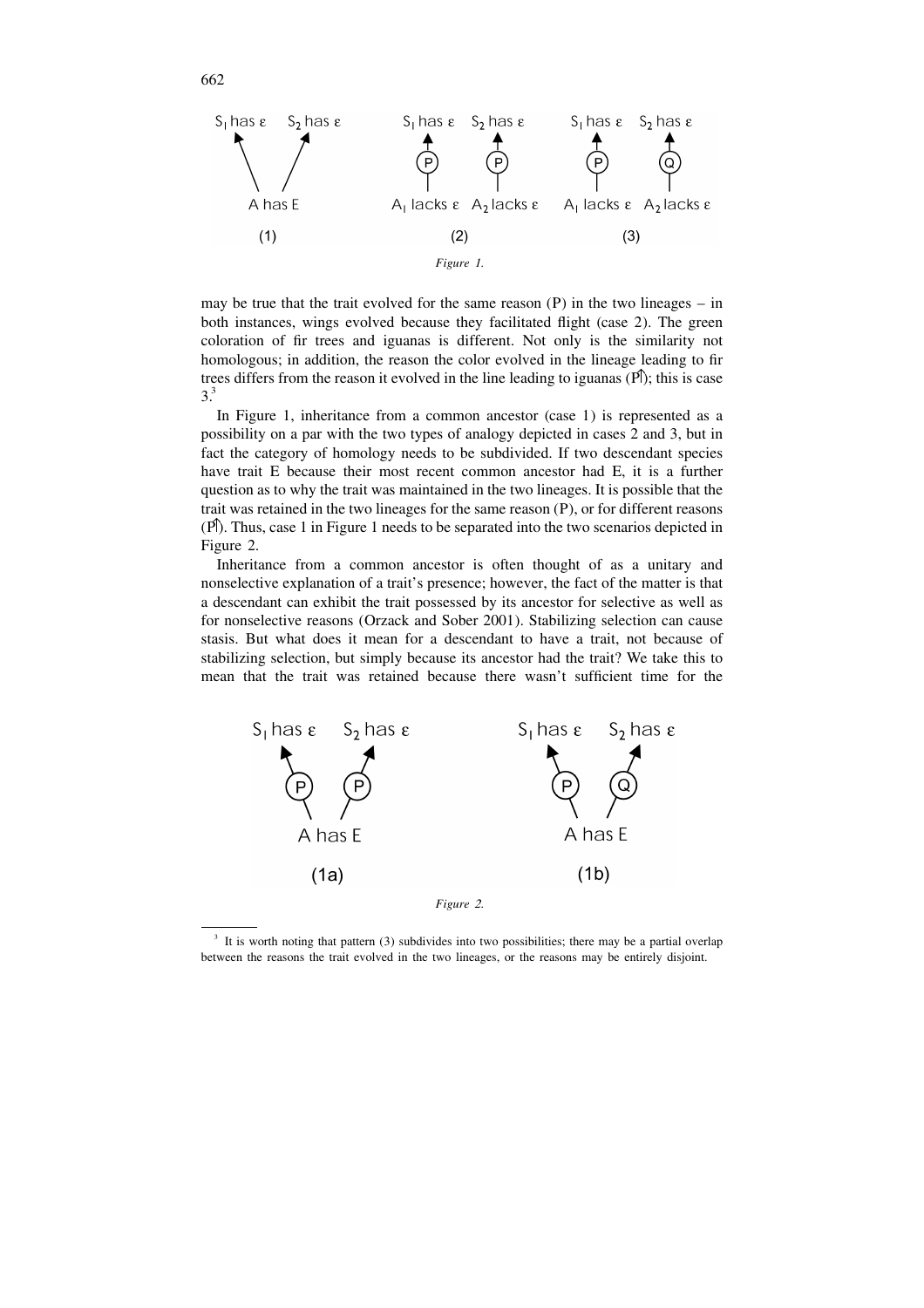*Table* 1. Why was trait E, which was found in the ancestor, retained in the descendant?

|                      |                             | Natural selection                            |                           |
|----------------------|-----------------------------|----------------------------------------------|---------------------------|
|                      |                             | selection for trait E                        | selection against trait E |
| Phylogenetic inertia | little time<br>lots of time | both selection and inertia<br>selection only | inertia only<br>neither   |

descendant to evolve away from the ancestral condition. If so, it is appropriate to talk of *ancestral influence* or *phylogenetic inertia* (Harvey and Pagel 1991; Orzack and Sober 2001). Although selection and inertia are different possible causes of stasis, they are compatible; both can contribute to a trait's retention, as Table 1 indicates. Ancestral influence occurs when a lineage's initial condition affects its subsequent state; selection, on the other hand, is a process that occurs during the duration of the lineage. Both the lineage's initial condition and the processes that then set to work can affect the character states of descendants.

We so far have described how we understand the question of whether human beings are part of the rest of nature by considering how one should explain a *similarity* that unites human beings and one or more nonhuman species. Explanations (1a) and (2) are unified; explanations (1b) and (3) are disunified. However, the choice between unified and disunified explanations also arises when one wants to explain why the species under consideration exhibit *different* trait values. Rather than develop this point abstractly, we will explain it in terms of an example.

In modern industrial societies, women on average live longer than men. One might suspect that this is a recent phenomenon, a result of improved medical care that reduces the risk of dying in childbirth. In fact, the data available suggest otherwise. In  $18<sup>th</sup>$  century Sweden, for example, women lived longer than men, and this inequality continued right up to the present, despite a steady improvement in the longevities of both sexes. The same is true of the Ache, a hunter-gatherer group now living in Paraguay. Indeed, in 20<sup>th</sup> century societies around the world, one almost always observes that women live longer than men. Is this fact about human beings to be explained in terms of some constellation of causes that is unique to our species? Or is the pattern of longevity in human beings due to factors that apply to a more inclusive set of organisms?

Allman et al. (1998) cite the facts just described and seek to explain them in terms of a general hypothesis about anthropoid primates – when one sex provides more parental care than the other, selection favors reduced mortality in the sex that makes the larger contribution. They hypothesize that selection will generate a quantitative relationship – the greater the imbalance in parental care, the more skewed the longevity should be in favor of the sex that provides more parental care. Although they don't spell out their reasoning in much detail, their idea is presumably that the sex that provides more parental care would incur a greater fitness cost by accepting an increased risk of mortality; this leads the sex that provides more parental care to be more risk-averse. In support of their hypothesis, the authors present the data in Table 2.

Allman et al. (1998) wanted to test the hypothesis that disparity in parental care causes disparity in longevity – the latter is an adaptive response to the former. They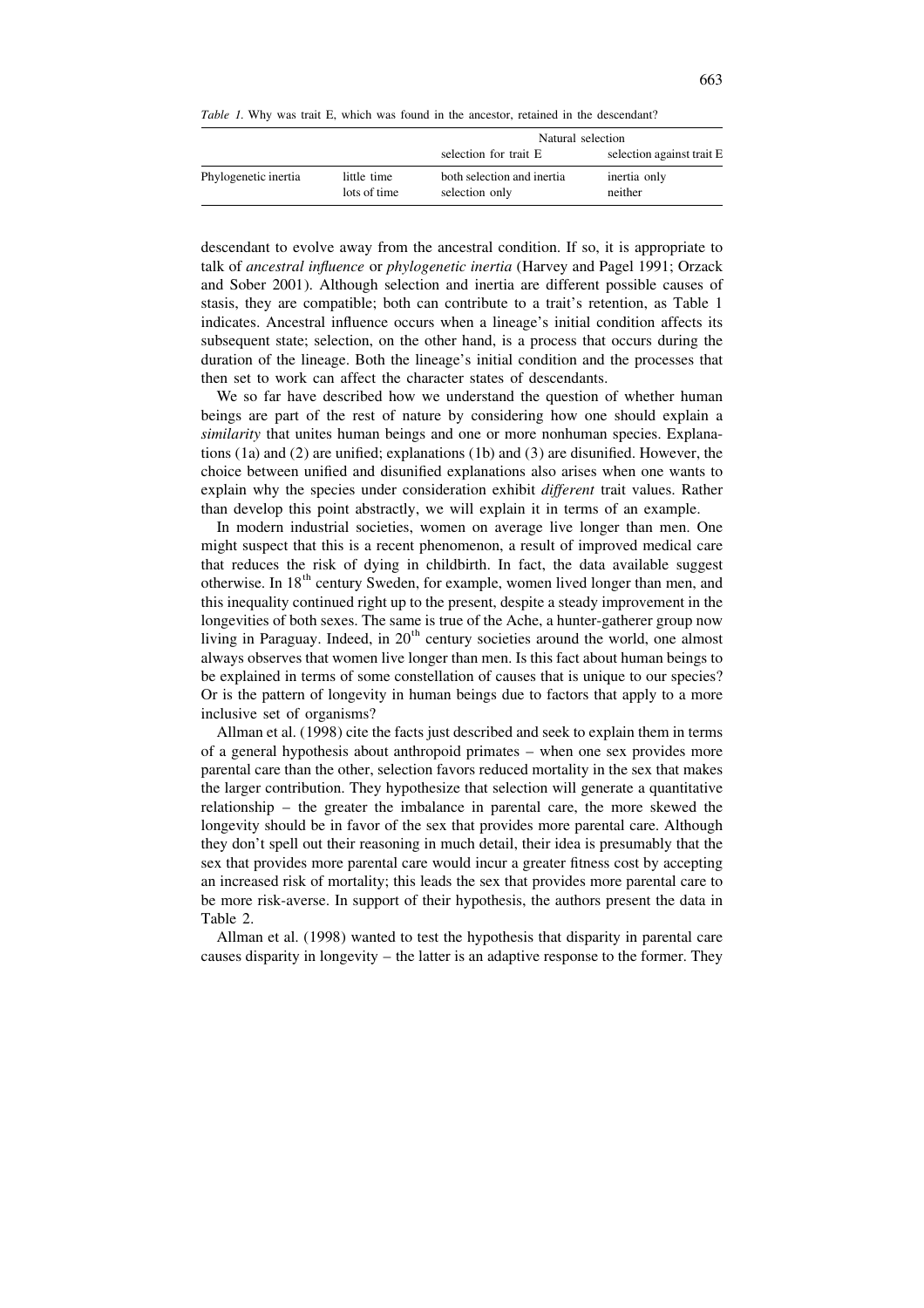*Table 2.* Survival ratios and male care of offspring in anthropoid primates

| Primate                  | Female/Male survival ratio | Male care of offspring              |
|--------------------------|----------------------------|-------------------------------------|
| Chimpanzees              | 1.418                      | Rare or negligible                  |
| Spider monkey            | 1.272                      | Rare or negligible                  |
| Orangutan                | 1.203                      | None                                |
| Gibbon                   | 1.199                      | Pair-living, but little direct role |
| Gorilla                  | 1.125                      | Protects, plays with offspring      |
| Human (Sweden 1780–1991) | 1.052-1.082                | Supports economically, some care    |
| Goeldi's monkey          | 0.974                      | Both parents carry offspring        |
| Siamang                  | 0.915                      | Carries offspring in second year    |
| Owl monkey               | 0.869                      | Carries infant from hirth           |
| Titi monkey              | 0.828                      | Carries infant from birth           |

(Reproduced with permission from Allman, J., Rosin, A., Kumar, R. and Hasenstaub, A., ''Parenting and Survival in Anthropoid Primates–Caretakers Live Longer''. *Proc*. *Natl*. *Acad*. *Sci*. *USA* 95: 6866–6869, Copyright (1998) National Academy of Sciences, U.S.A.)

cite as confirmation the fact that the two variables are associated in the data, and we do not disagree. However, it is important to understand this evidential claim in the right way. Allman et al. (1998) tested their causal hypothesis against a *null hypothesis*, one that says that the two variables are causally unrelated. The former hypothesis predicts an association in the data, while the latter predicts no association.<sup>4</sup> This methodology is fine as far as it goes, but it has its limitations. The data do not favor the causal hypothesis that Allman et al. (1998) formulate over its converse – that differences in longevity caused differences in parental care.<sup>5</sup> Nor do the data rule out the hypothesis that the two variables are effects of a common cause.

The first thing to notice about this pattern of argument is that the exact survival ratio exhibited by human beings differs from that found in other species. Allman et al. (1998) are arguing that human beings are ''part of the rest of nature'', but this does not mean that the human characteristic they wish to explain must be identical with the characteristics found in other species. Rather, the study defends a unified account of the human trait value by showing how the human value falls within a larger pattern of variation. The point is that *we are not outliers*.We may be unique in our trait value (just as other species are in theirs), but the suggestion is that we are not unique with respect to the causal processes generating that trait value.

Notice also that Allman et al. (1998) do not attempt to explain the pattern of variation that exists within our species, nor, for that matter, the variation found in other species. The trait value for a species is the species *average*. It is perfectly consistent with their analysis that the ratio of female-to-male longevities should fail

<sup>4</sup> The argument of Allman et al. (1998) exhibits a pattern of argument that is entirely standard in evolutionary biology. Although hypotheses about natural selection purport to describe processes at work within lineages, the data sets used to test those hypotheses usually describe the character states of tip species. Why should the latter be able to confirm or disconfirm the former? For discussion, see Sober and Orzack (2002).

 $5$  It sometimes is possible to discriminate between the hypothesis that E is an adaptive response to C and the hypothesis that C is an adaptive response to E by seeing which trait evolved first. This procedure requires one to reconstruct the character states of ancestors in a phylogenetic tree. Cladistic parsimony is the method usually used to do this; see Sober (2002) for discussion.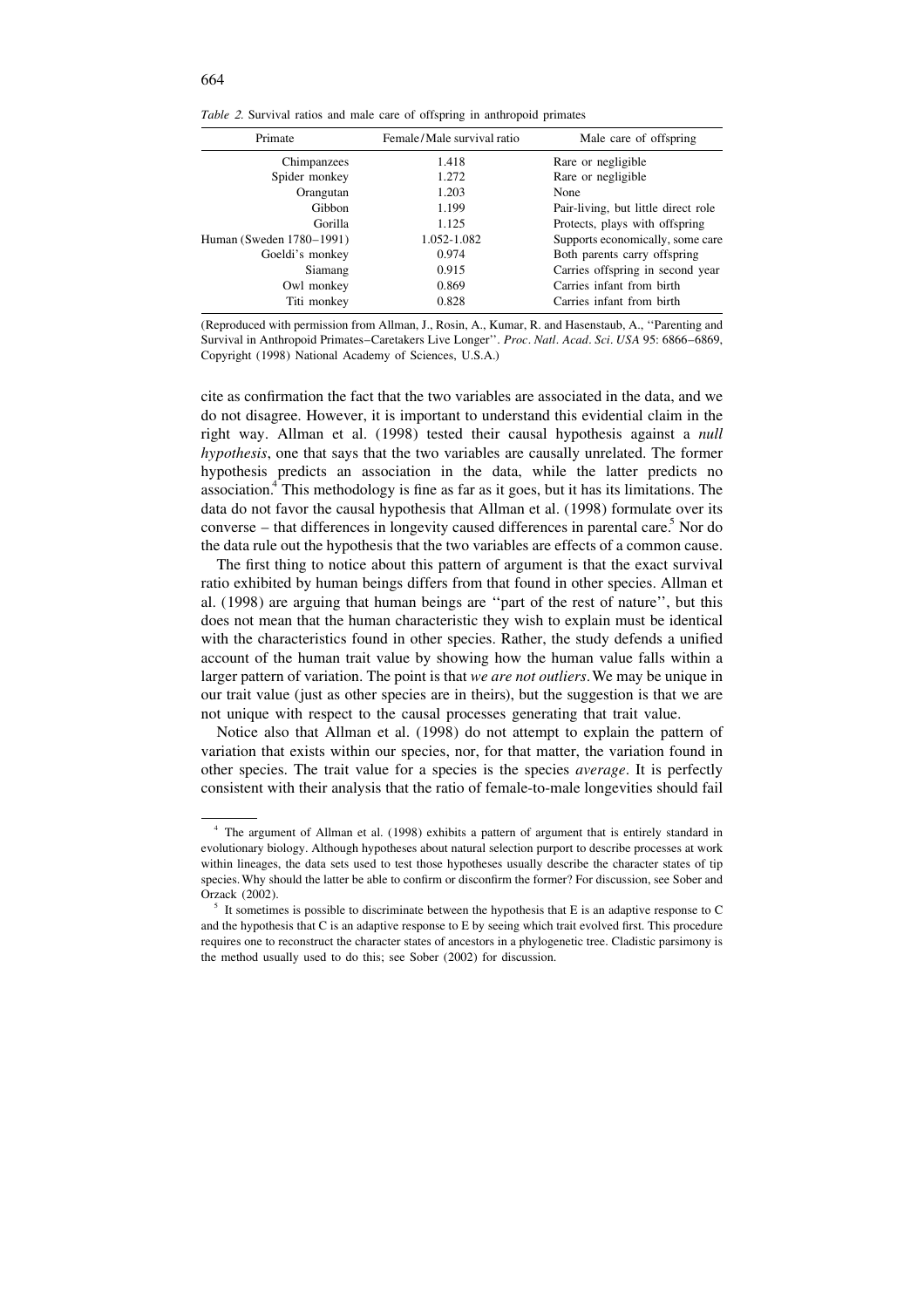to be positively related to the ratio of female-to-male parental care as one looks across populations within our species. Would this show that human beings are not ''part of nature''? Here we must recognize the limited usefulness of this way of posing the question. Not only must we relativize our question about the place of human beings in nature to a specific trait (in this instance, the fact that women live longer than men). In addition, we need to specify the pattern of variation that we wish to consider. It is entirely possible that the human *average* fits in with data about the average values found in other species, even if human *variation around that average* is generated by causal processes that differ fundamentally from the factors that generate variation within or among other species.

Let's consider what it would mean if cross-cultural variation in the longevity ratio *were* positively associated with the ratio of contributions to parental care. This could be true even if the human average were an outlier in the context of cross-species data. Furthermore, the existence of human plasticity does not automatically place us ''outside the rest of nature''. Even if, contrary to fact, ours were the only species that exhibits within-species variation in these features, it still could be true that we are part of the larger picture. What would be unique about us is our *plasticity*; but the factors that explain within-species variation in our case could still coincide with the factors that explain the pattern of between-species variation.<sup>6</sup>

The logical independence of these two levels of analysis – within-species and between-species – is depicted in Figure 3. We can ask how the human average relates to average values found in other species. And we can ask how variation within our species relates to those average values. The latter may seem like an ''apples and oranges'' question, since we are comparing within-species variation with between-species variation. Nonetheless, the question makes sense and has its point. In order to keep things simple, we have omitted a third question from our table, one that is logically independent of the first two – how does within-species variation in our species relate to within-species variation in other species? The two questions that are described in Figure 3 generate four possibilities, which differ with respect to whether and how the human condition is unified with the situation found in the rest of nature. We've included in each cell of the table a hypothetical data set that would support the relevant interpretation.<sup>7</sup>

Several features of this framework merit comment. First, it is important to see that

<sup>6</sup> Within-species variation could be due to genetic variation, environmental variation, or both; all three possibilities are consistent with the adaptive hypothesis (Sober 1993). There need be no commitment to 'genetic determinism''.

<sup>7</sup> The epistemology of choosing between unified and disunified explanations is interesting. Even if human beings are not outliers, why couldn't it be true that human trait values are the product of fundamentally unique causal processes? Conventional frequentist statistics treats the unified explanation as a null hypothesis, one that asserts that there is no difference between the human and nonhuman causal situations; testing takes the form of asking whether the data permit one to reject this null hypothesis. According to this approach, one should embrace the disunified explanation only if the data force one to do so. Frequentist statistics thus assigns a privileged status to unified explanations. For discussion of Bayesian approaches to this problem, see Forster and Sober (1994), which also locates the problem within the framework of Akaike's criterion for model selection. Some such statistical framework is needed to define what it means for a species to be an ''outlier'' – how much distance between the human trait value and the regression line for other species must there be for this to be true?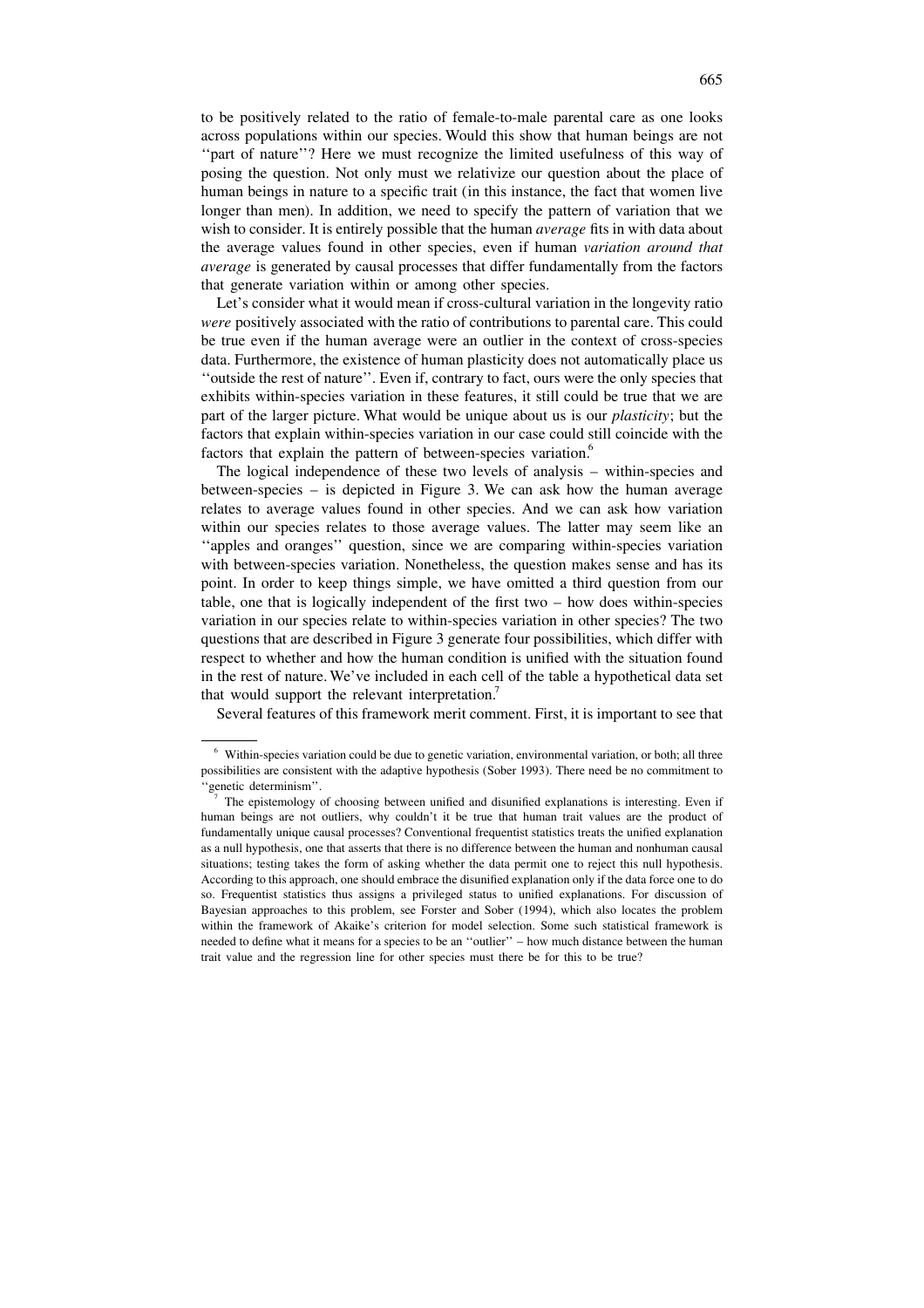

*Figure* 3. Explanations of patterns of variation. Each white diamond represents the average value for a human population. The white diamond with a dot in it represents the human average. Each black square represents the average value for a nonhuman species. The line is the best-fitting regression line for the non-human species.

it is specific models about the relationship of specific dependent and independent variables that get tested; the bare claim that there exists a unified (or a disunified) explanation of some effect (e.g., why women live longer than men) does not make testable predictions. A related point is that it is possible for human beings to fall into the pattern represented in one cell of Figure 3 when X and Y are the variables used, whereas the pattern changes to that depicted in another cell when a new independent variable Z is used instead of X. Finally, we note that specific models make probabilistic (not deductive) predictions about data; this means that it is perfectly possible that a given model is true and yet the data one observes fails to conform to the patterns associated in Figure 3 with that model.

What would it mean if human beings were outliers twice over (as depicted in the lower right cell of Figure 3) – suppose our average trait value does not conform to the pattern displayed by other species, and suppose that variation within our species exhibits a different pattern from that found among other species? This may be due to the fact that we human beings are influenced by nonbiological, cultural, forces that are unique to us. Or it may be that biological causes distinct from those acting on other species are at work. Our deviating from patterns found in the rest of nature does not decide this question.

We began by discussing the question of whether human beings are part of the rest of nature by examining possible explanations of the *similarities* that may unite human beings and this or that nonhuman species. We then explained how the same question can arise in explaining why human beings have trait values that *differ* from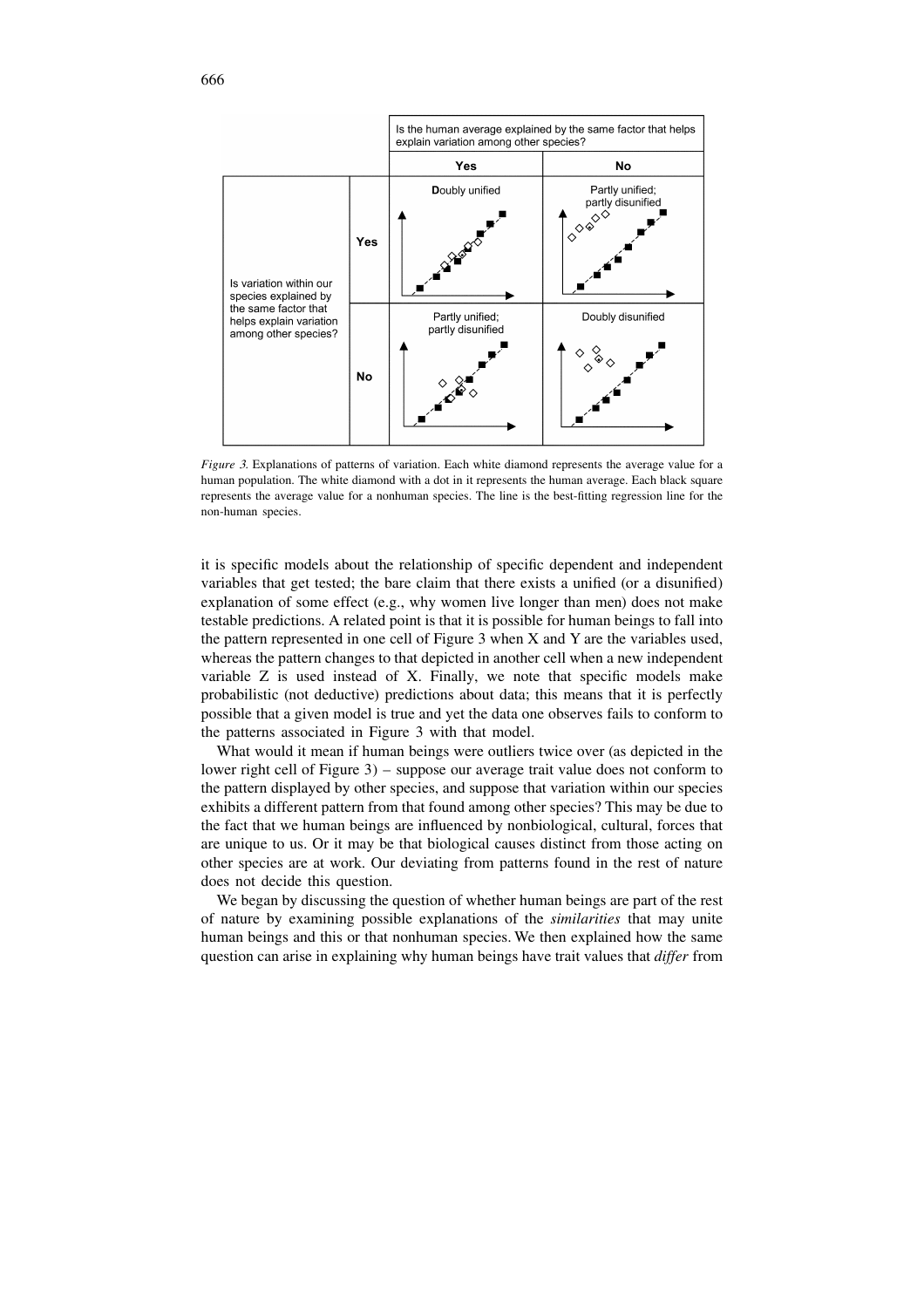those found in other species. The key here is not whether human beings have the same traits or different ones, but how the distribution of characters among species is explained. Similarities can arise from different causes and differences can arise from the same causes. The issue concerns causation, not whether we are similar to or different from other organisms. This question is not settled by the fact that human beings are genealogically related to other species.

We want to emphasize the role played by the concept of variation in our analysis of how the place of human beings in nature should be assessed. To decide whether human beings are part of the causal pattern found in the rest of nature, or deviate from it, one must be able to identify what that wider causal pattern is. For this to be possible, there must be variation in one's data. If a quantitative variable X causes a quantitative variable Y, then changes in X-values should be associated with changes in Y-values (once one controls for other contributing causes).<sup>8</sup> If smoking causes cancer, then people who smoke more should get cancer more frequently than people who smoke less, where comparisons are carried out among individuals who are otherwise the same with respect to other factors that influence cancer. The causal proposition would not be tested by a data set in which everyone smoked to the same degree. By the same token, the causal hypothesis advanced by Allman et al. (1998) – that disparities in parental care cause disparities in longevity – would not be tested by a data set in which the ratio of female-to-male investment is the same across the species considered.

The simple fact that testing causal hypotheses requires a comparison of different types of cases – of situations in which dosages of the putative causal factor are different – helps explain part of what Gould and Lewontin (1979) were getting at when they criticized the invention of ''just-so stories'' in evolutionary biology. When one's observation is the simple fact that species S has trait T, the data are too impoverished to provide a proper test of a causal explanation. It isn't that adaptive hypotheses are untestable, but rather that it takes a certain kind of data set to put them to the test. If the dichotomous trait T is universal within species S, then one needs a data set in which some species have trait T while others do not. In one sense, the explanation of impoverished data is easy  $-$  it is easy enough to invent a story that fits the data – but, in another sense, the explanation of impoverished data is impossible – the data do not permit adaptive hypotheses to be tested properly. This, we suggest, is what it means for adaptive story-telling to be "too easy".

Adaptationism, as Gould and Lewontin (1979) understand that *ism*, contrasts with

<sup>&</sup>lt;sup>8</sup> Allman et al. (1998) do not investigate whether the similarities they observe were due partly to phylogenetic inertia rather than adaptation. Testing an adaptive hypothesis requires that one control for this possibility. See Felsenstein (1985), Orzack and Sober (2001) for discussion.

<sup>9</sup> Gould and Lewontin (1979) also say that if one adaptive hypothesis fails, another can be invented in its place, and that this possibility constitutes a flaw in adaptationism. The first thing to notice about this claim is that it envisions adaptive hypotheses' failing; this presupposes that a data set is being consulted that is not impoverished – it succeeds in putting the hypothesis to the test.We also note that the possibility that they describe in connection with adaptationism also is possible for the evolutionary pluralism they advocate – if one pluralistic model fails, another can be invented in its place. Since this is a feature of all research programs; it does not constitute a reason for rejecting any particular research program, though it does raise the question of when a research program ceases to be worth pursuing (Sober 1993).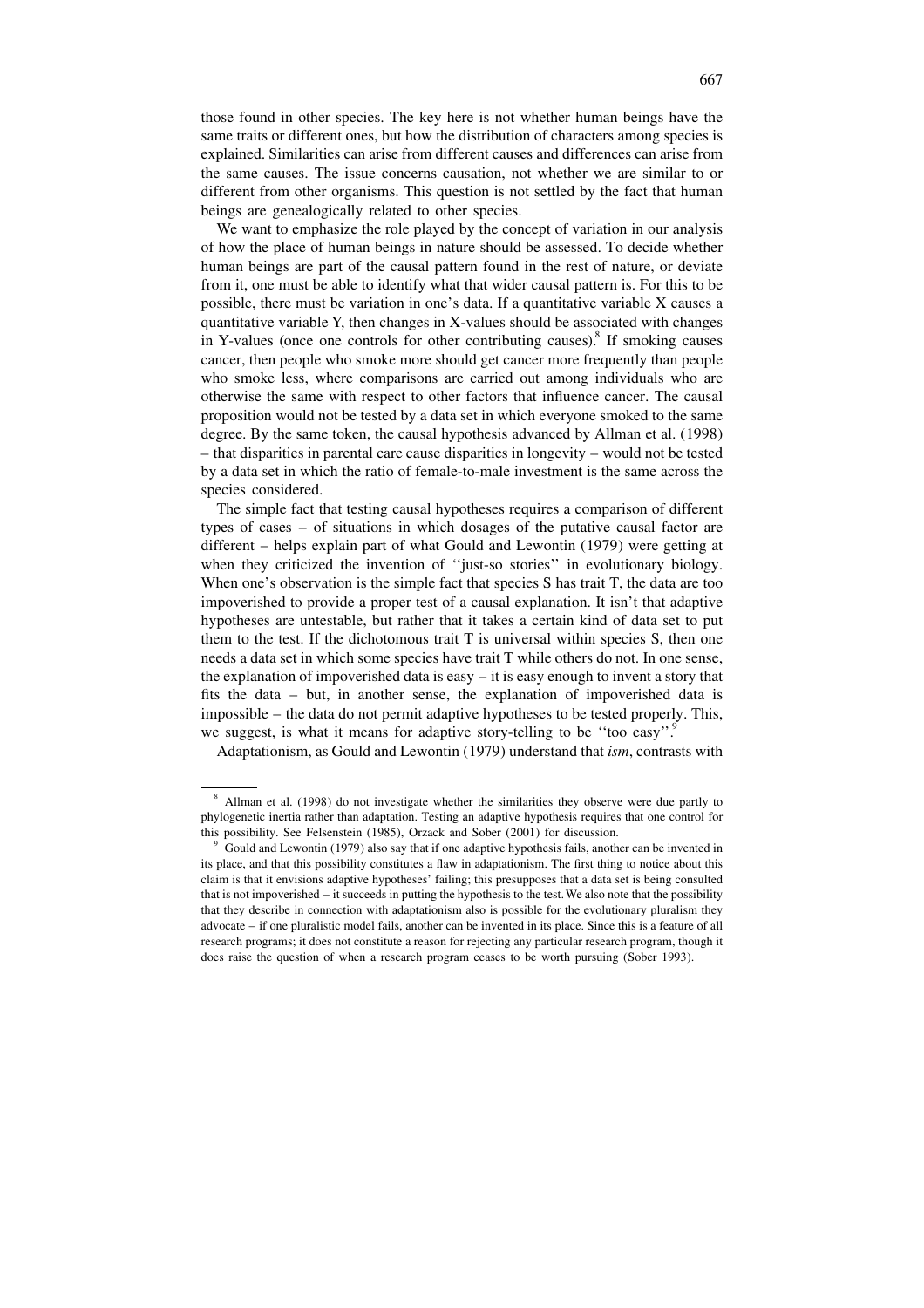evolutionary pluralism. They say they agree with Darwin that natural selection has been the *most important cause* of evolutionary change. What they disagree with is the monistic idea that natural selection has been the *only important cause*. We interpret this adaptationist hypothesis to predict that organisms should have locally optimal traits; they should exhibit traits that are fitter than any of the available alternatives (Orzack and Sober 1994; Sober 1993). Given this contrast between adaptationism and pluralism, it is important to recognize that the hypothesis that Allman et al. (1998) were testing is *not* an instance of adaptationism. They were not claiming that the disparity in mortality rates between the sexes is optimal; indeed, their paper does not even specify what the optimal disparity would be. The argument of Allman et al. (1998) was merely to show that male-female differences in longevity were influenced by natural selection. Since pluralists just as much as adaptationists are committed to the importance of natural selection, both need to avoid telling just-so stories about that process; in this sense, adaptive hypotheses are not the exclusive property (and problem) of adaptationists. Data sets that exhibit variation are a useful prophylactic device; they make it harder to invent adaptive scenarios.

In addition to throwing light on the general problem of testing adaptive hypotheses, the methodology we are suggesting also elucidates a special problem that arises in connection with human evolution. To test causal hypotheses about the place of human beings in nature, the human traits under study must be commensurable with the traits found in other species. As we saw in connection with the data used by Allman et al. (1998), it isn't essential that human beings and other organisms have exactly the same trait values. Rather, the point is that their study used quantitative variables – the female-to-male survival ratio and the female-tomale ratio of parental care – that subsume human beings and other species alike. The same point would apply if the traits considered were dichotomous. If human beings and other species can be said to have or lack trait C, and the same is true of trait E, then a data set can be obtained that allows one to evaluate whether C and E are associated. But suppose human beings are the *only* species that exhibits trait E. If so, there is an easy recipe for finding causal hypotheses that fit the data – merely find a trait C that also is unique to human beings. The result is that C and E will be perfectly associated in one's data. The trouble is that the data will not help one pry apart different causal hypotheses that focus on different uniquely human features. The hypothesis "C<sub>1</sub> causes E" will fit the data, but so will "C<sub>2</sub> causes E", "C<sub>3</sub> causes E'', and so on. Here we find a second context in which the invention of adaptive hypotheses is too easy. If there is no variation in one's data, the data are useless. But if the variation is such that all species are the same, save one, the data are next to useless.

We think there is an important lesson here for the research program known as evolutionary psychology. Tooby and Cosmides (1990) argue that evolutionary theory predicts that the complex adaptive features found in our species (or, indeed, in any species) will be species-typical universals. There is a great deal of room to doubt whether evolutionary theory provides a principled reason to expect there to be no within-species adaptive variation (Wilson 1994). Furthermore, the argument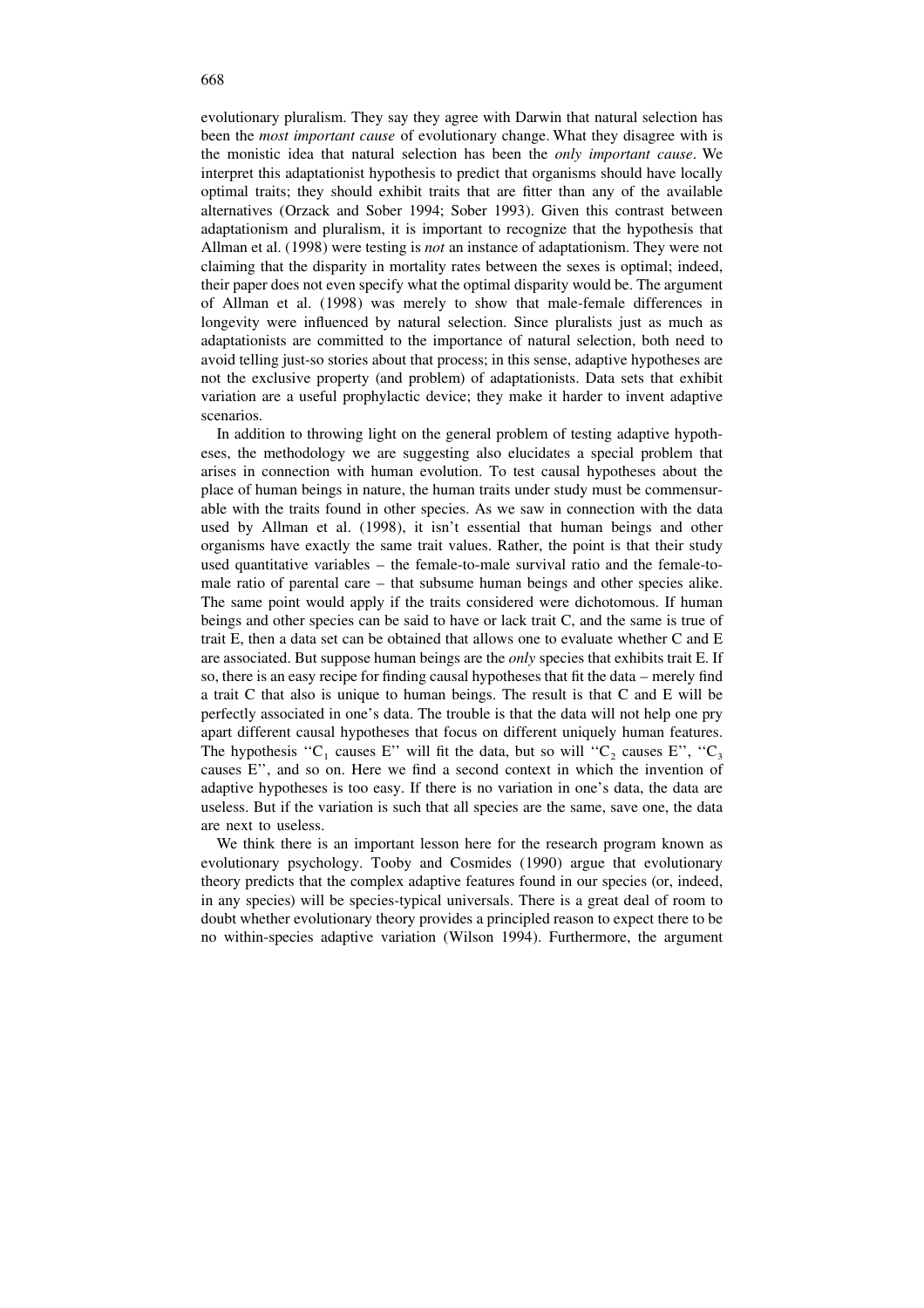made by Tooby and Cosmides (1990) has not stopped other evolutionary psychologists from trying to find adaptive explanations of behavioral differences between the sexes (Buss 1994; Daly and Wilson 1988) and this, of course, is an instance of within-species variation. However, the point we want to make here is that if the trait of interest *is* universal in our species, then the only way to explain its presence is to adopt a comparative perspective. Otherwise, one is working with a single data point – an impoverished data set if ever there was one. The problem is that the features that often interest evolutionary psychologists are uniquely human – the human language faculty, the cognitive capacity to analyze what kinds of observations would falsify a conditional statement, etc. This leaves it open that evolutionary psychologists can attempt to embed their description of human beings within a wider view of the traits found in other species. For example, perhaps there are features of human language that can be related to features of communication systems used in other species. $10$  The other way forward for evolutionary psychology is to focus on traits with respect to which human beings vary. What is a dead end, in our view, is the attempt to explain human universals that are unique to our species without relating those features to trait values found in other species.

Although our protocol for testing hypotheses concerning the place of human beings in nature has focused on adaptive hypotheses, our proposed methodology is not limited to hypotheses that make claims about natural selection. It isn't just adaptive hypotheses that can be elaborated as ''just-so'' stories. Hypotheses that postulate nonadaptive processes also require data sets that are not impoverished. For example, consider the hypothesis that the human language faculty did not evolve because it facilitates communication, but was merely a byproduct of the evolution of a big brain, which evolved for other adaptive reasons.<sup>11</sup> We submit that this proposition is untestable if one looks just at human beings. And if one considers a range of species within which the language faculty and a big brain are both unique to our species, the byproduct hypothesis is testable, but now a new difficulty arises, one that we described previously. The invention of *non*-adaptive hypotheses also can be ''too easy''.

We have emphasized that the data sets used to test adaptive hypotheses must contain variation. Is there an alternative methodology, one in which a single observation of a trait that is universal within a species suffices? We are skeptical. Granted, if an adaptive hypothesis specifies the optimal trait value, and asserts that organisms have attained their optima, it is possible to make a single observation and determine whether the model's prediction is correct. However, as we have emphasized, adaptive hypotheses are very often not of this form. What these weaker

<sup>&</sup>lt;sup>10</sup> This type of analysis is developed by Pinker and Bloom (1990), Pinker (1994).

<sup>&</sup>lt;sup>11</sup> Thus Gould (1991, 62): "the traits that Chomsky (1986) attributes to language – universality of the generative grammar, lack of ontogeny, . . . , highly peculiar and decidedly nonoptimal structure, formal analogy to other attributes, including our unique numerical faculty with its concept of discrete infinity – fit far more easily with an exaptive, rather than an adaptive, explanation. The brain, in becoming large for whatever adaptive reasons, acquired a plethora of cooptable features. Why shouldn't the capacity for language be among them?''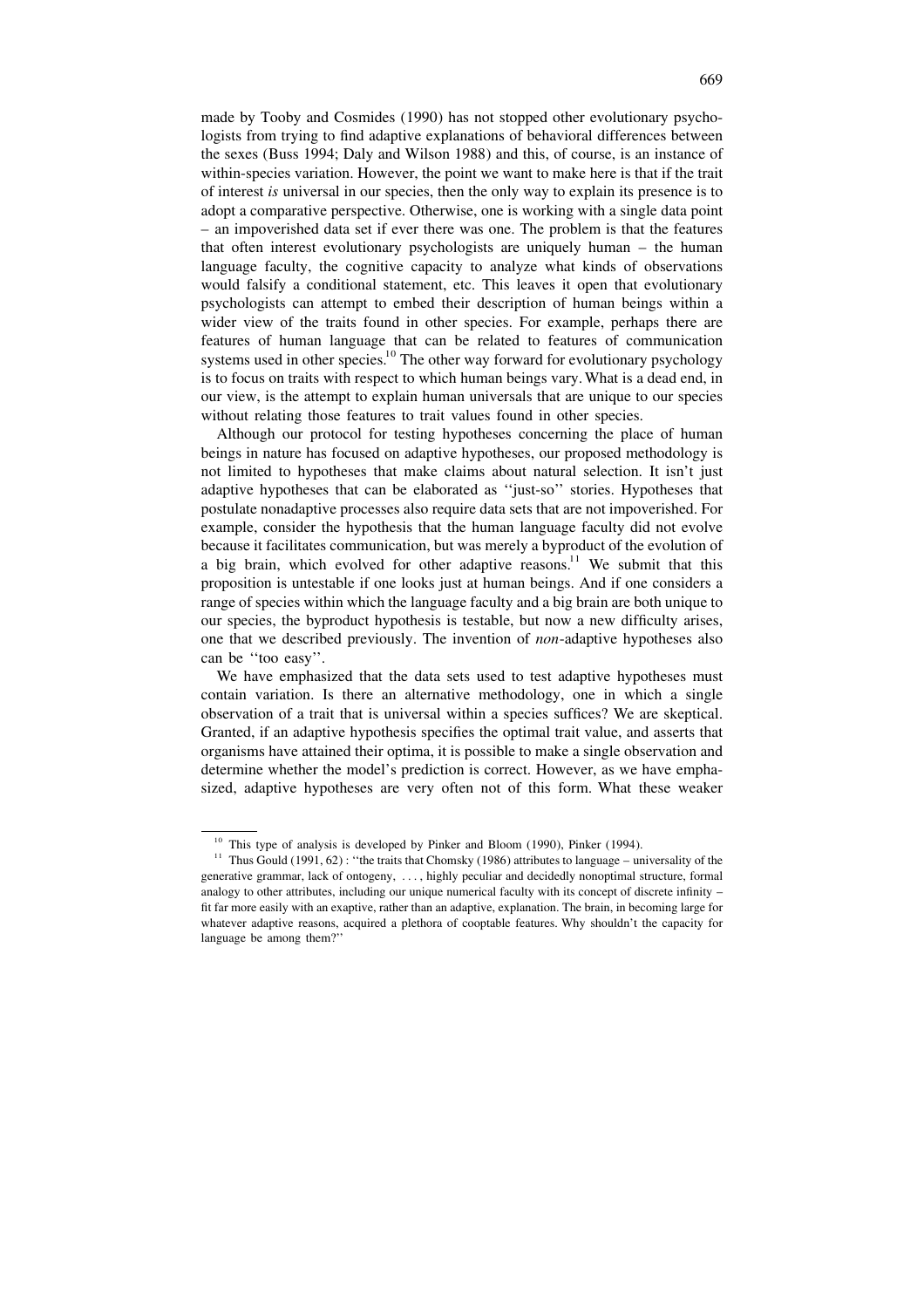hypotheses assert is that species have evolved in the direction of more optimal trait values. These hypotheses predict that lineages have *changed* in certain ways. Hypotheses about the direction of change cannot be tested by a single snapshot. Even when a species is ''close'' to the trait value that an optimality model says is optimal, the question remains of whether the lineage leading to that species has evolved towards that trait value or away from it (Sober and Orzack 2002).

Our demand for comparative data may seem gratuitous when it seems obvious that a species' trait value is an adaptive response to some problem that the species faces. It may seem obvious that the polar bear's thick fur evolved as an adaptive response to cold weather. There seems to be an obvious ''fit'' between the warm coat and the icy temperature. Why do we have to look at bears that live in warmer climates to see if they have thinner coats? The polar bear's fur and the temperature of the bear's environment resemble a key and the lock it opens. Shouldn't it be self-evident that the one was made as a solution to the problem posed by the other?<sup>12</sup> There is reason to be cautious here, however, since every biologist can recount examples in which intuitively ''obvious'' adaptive scenarios turned out to be disconfirmed by data. Without a correlation between fur thickness and ambient temperature, the hypothesis that polar bears have thick fur as an adaptive response to ambient temperature remains a mere plausible conjecture.<sup>13</sup>

In closing we want to describe a kind of problem that the methodology we have proposed does not solve. If an adaptive hypothesis predicts a correlation, it can be tested against a null hypothesis that predicts no correlation. And if a nonadaptive hypothesis predicts a correlation, it too can be tested against a null hypothesis that predicts no correlation. But how can adaptive and non-adaptive hypotheses be tested against each other? If they predict *different* correlations, the procedure is straight-forward. But what if they predict *the same* correlation?<sup>14</sup> This is an interesting question, but it differs from the one we set out to address. Notice that the adaptive and the non-adaptive hypotheses we now are considering are both *unified* – both seek to explain human trait values by situating them in a causal framework that subsumes other species as well. Our concern in this paper has been to discuss how unified and disunified hypotheses should be compared, not to make assessments within the category of unified explanations.

## **Acknowledgements**

We are grateful to James Crow, Branden Fitelson, Elisabeth Lloyd, Larry Shapiro, David Sloan Wilson, and the editor and referee of this journal for useful comments.

<sup>&</sup>lt;sup>12</sup> Lewontin (1982) skepticism of the idea that adaptations are "solutions" to pre-existing "problems'' posed by the environment is relevant here.

<sup>&</sup>lt;sup>13</sup> In this connection, see Sober (1997) discussion of how one might test Godfrey-Smith (1996) hypothesis that mental representation is an adaptation for coping with environmental complexity.

<sup>14</sup> The study of Allman et al. (1998) provides an example. Their hypothesis is that disparities in parental care cause disparities in longevity. How would one test this against the claim that the two traits are pleiotropic consequences of the same set of genes?